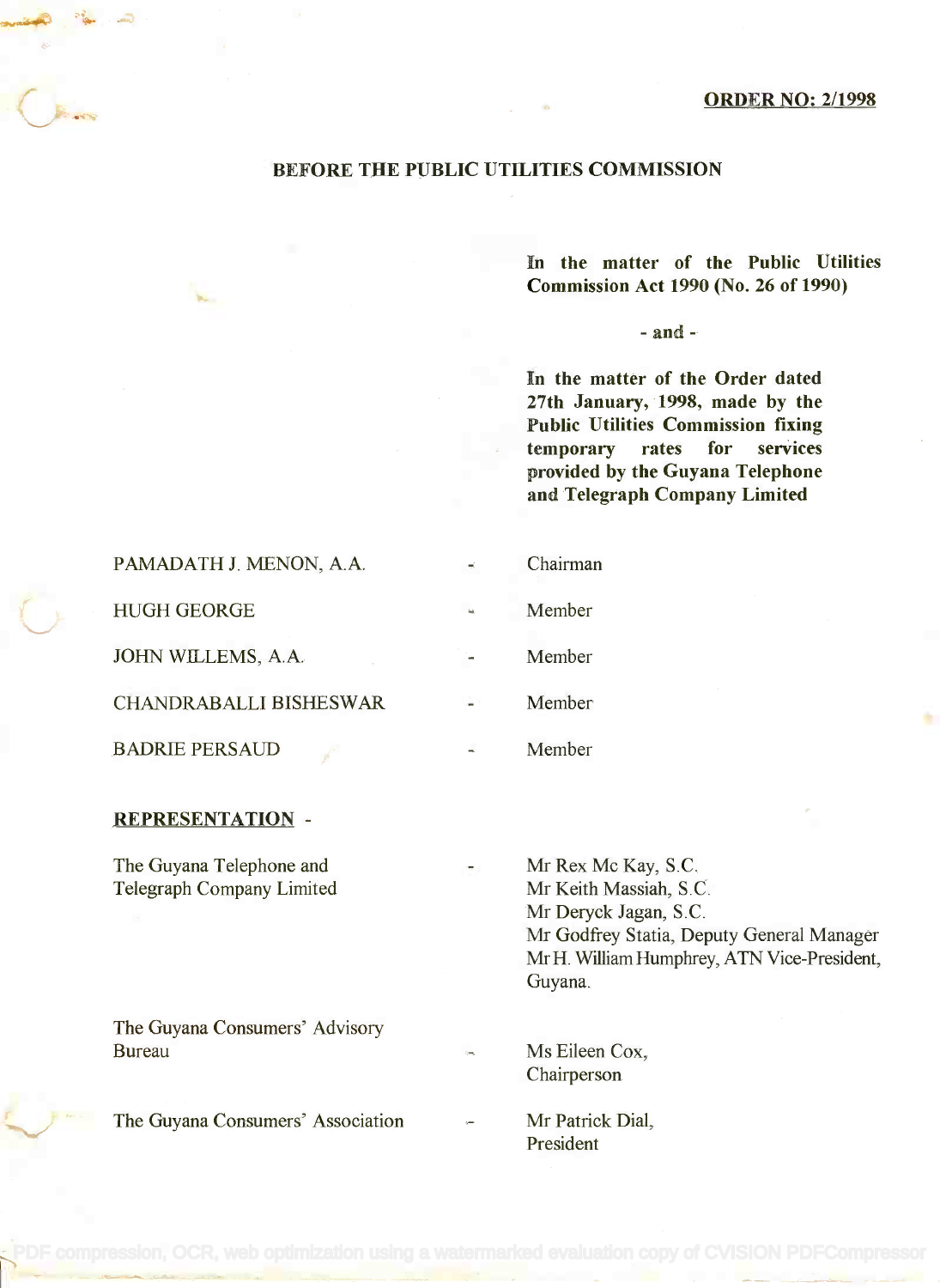## DECISION

## Introductory -

On 31st December, 1997, the Guyana Telephone and Telegraph Company Limited (GT&T) On 31st December, 1997, the Guyana Telephone and Telegraph Company Limited (GT&T) submitted to the Public Utilities Commission Tariff Notice No. 1-97, under section 41(1) and (2) of submitted to the Public Utilities Commission Tariff Notice No. 1-97, under section 41(1) and (2) of the Public Utilities Commission Act 1990 (No. 26 of 1990) (the Act) for an upward revision of the the Public Utilities Commission Act 1990 (No. 26 of 1990) (the Act) for an upward revision of the rates being charged by it for the services provided by it. Thereupon this Commission by notice dated 6th January, 1998, entered upon a hearing to determine whether the rates sought by the Tariff Notice 6th January, 1998, entered upon a hearing to determine whether the rates sought by the Tariff Notice are fair and reasonable. are fair and reasonable.

2. The Commission, having considered all relevant facts, was of the opinion that public interest 2. The Commission, having considered all relevant facts, was of the opinion that public interest required the fixing of temporary rates pending a final decision on the Tariff Notice submitted by required the fixing of temporary rates pending a final decision on the Tariff Notice submitted by GT&T and, therefore, proceeded to fix temporary rates, under section 43(1) of the Act, by its GT&T and, therefore, proceeded to fix temporary rates, under section 43(1) of the Act, by its Decision dated 27th January, 1998. The temporary rates fixed by the above Decision of this Decision dated 27th January, 1998. The temporary rates fixed by the above Decision of this Commission are, as stated therein, to be effective until a final decision in the proceedings relating to Commission are, as stated therein, to be effective until a final decision in the proceedings relating to Tariff Notice No. 1 - 1997 submitted by GT&T, unless modified or terminated sooner by this Tariff Notice NO.1 - 1997 submitted by GT&T, unless modified or terminated sooner by this Commission. The above-mentioned decision is hereafter referred to as temporary rates Order. Commission. The above-mentioned decision is hereafter referred to as temporary rates Order.

3. There were several objections in the media by those who use telephone facilities, about the 3. There were several objections in the media by those who use telephone facilities, about the temporary rates. This Commission, being sensitive to consumer concerns, felt that we should consider temporary rates. This Commission, being sensitive to consumer concerns, felt that we should consider the complaints. Notices dated 13th February, 1998, were therefore issued to GT&T, the Consumers the complaints. Notices dated 13th February, 1998, were therefore issued to GT&T, the Consumers Advisory Bureau, the Guyana Consumers Association and the Private Sector Commission about a Advisory Bureau, the Guyana Consumers Association and the Private Sector Commission about a public hearing scheduled for 26th February, 1998, in respect of the following matter, namely:- public hearing scheduled for 26th February, 1998, in respect of the following matter, namely:-

> "Complaints or suggestions in regard to the temporary rates fixed by "Complaints or suggestions in regard to the temporary rates fixed by the PUC by its Order dated 27th January, 1998, in respect of different the PUC by its Order dated 27th January, 1998, in respect of different services provided or proposed to be provided by the Guyana services provided or proposed to be provided by the Guyana Telephone and Telegraph Company Limited." Telephone and Telegraph Company Limited."

The notice was published also in three issues of the major newspapers and on the Notice Board at The notice was published also in three issues of the major newspapers and on the Notice Board at the headquarters of this Commission. the headquarters of this Commission.

4. This Commission did not receive any complaints or suggestions from the Consumers Advisory 4. This Commission did not receive any complaints or suggestions from the Consumers Advisory Bureau or the Guyana Consumers Association. It has, however, received suggestions from the Bureau or the Guyana Consumers Association. It has, however, received suggestions from the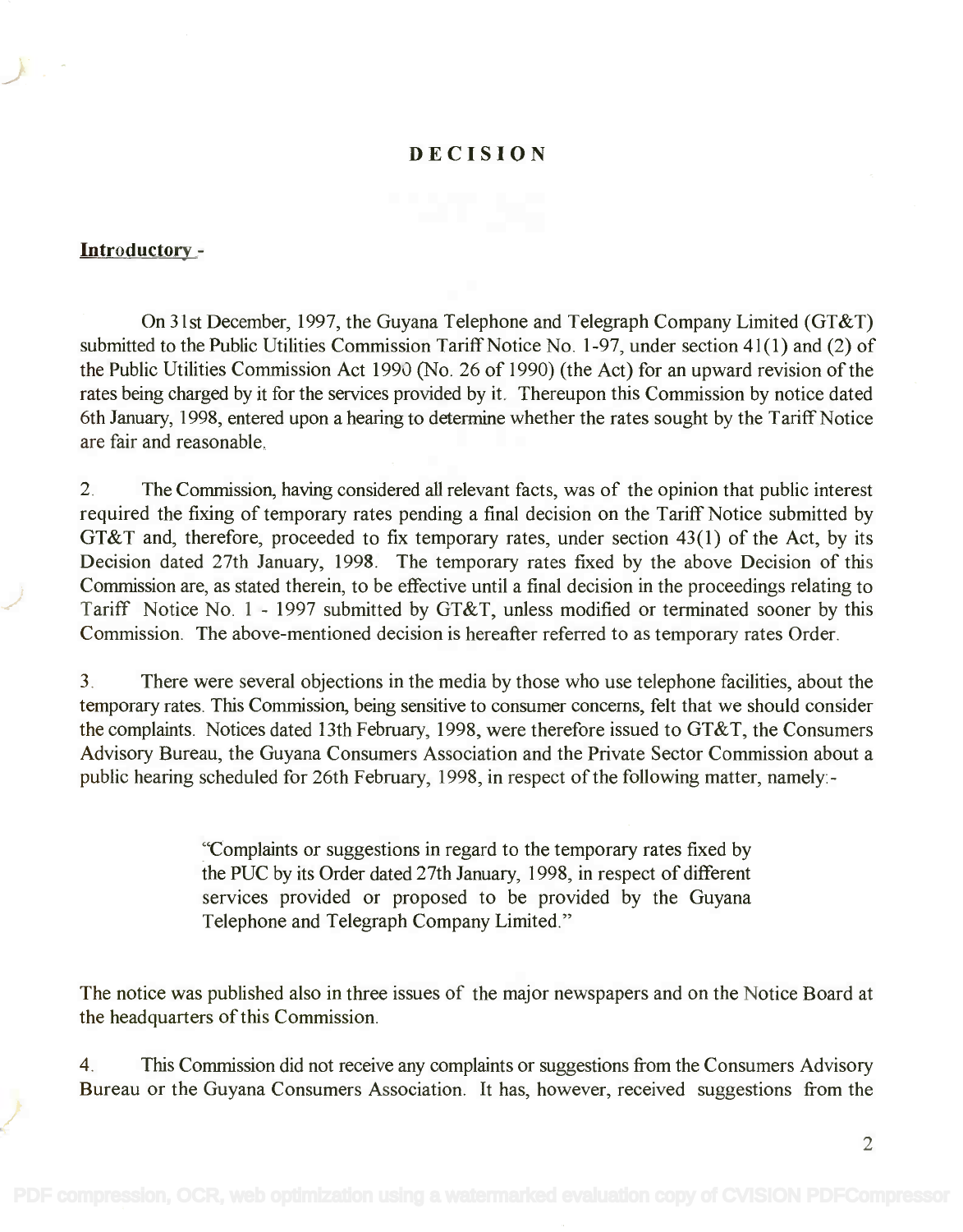## Private Sector Commission.

5. However, besides the Private Sector Commission, twelve individuals submitted their 5. However, besides the Private Sector Commission, twelve individuals submitted their complaints or suggestions. A list of these persons are at Annexure I. Among these, 5 persons made complaints or suggestions. A list of these persons are at Annexure I. Among these, 5 persons made their presentations personally at the public hearing. Their names are listed at Annexure II - Part A. their presentations personally at the public hearing. Their names are listed at Annexure II - Part A. The two Consumers organisations as well as certain other persons, who did not submit their The two Consumers organisations as well as certain other persons, who did not submit their complaints or suggestions in writing, were allowed to make oral presentations. Their names are listed complaints or suggestions in writing, were allowed to make oral presentations. Their names are listed in Annexure II - Part B. At the close of the hearing on the 26th February, 1998, GT&T requested for time to submit their response to the complaints and submissions in writing. GT&T submitted its for time to submit their response to the complaints and submissions in writing. GT&T submitted its responses in writing. The public hearing was continued on 23rd March, 1998, to hear submissions responses in writing. The public hearing was continued on 23rd March, 1998, to hear submissions in respect of those responses as well as any further submissions by interested persons. The complaints in respect of those responses as well as any further submissions by interested persons. The complaints and suggestions received by this Commission were forwarded to GT&T. and suggestions received by this Commission were forwarded to GT&T.

6. The Commission has carefully considered the written complaints and suggestions by 6. The Commission has carefully considered the written complaints and suggestions by consumers and their organisations, the responses by GT&T and the oral submissions made at the consumers and their organisations, the responses by GT&T and the oral submissions made at the public hearings. public hearings.

7. The main purpose of these proceedings was to examine whether any changes were required 7. The main purpose of these proceedings was to examine whether any changes were required to be made in the temporary rates fixed by the Decision of this Commission dated 27th January, 1998. to be made in the temporary rates fixed by the Decision of this Commission dated 27th January, 1998. But before we deal with the various issues we would like to record the disadvantage the Commission But before we deal with the various issues we would like to record the disadvantage the Commission suffers from because of the unexplained failure of individuals and organisations to submit informed suffers from because of the unexplained failure of individuals and organisations to submit informed presentations. presentations.

## Lack of Understanding -

8. Some of the complainants displayed considerable lack of information on relevant facts, for 8. Some of the complainants displayed considerable lack of information on relevant facts, for example, that the Commission receives on a regular basis returns containing relevant data in respect example, that the Commission receives on a regular basis returns containing relevant data in respect of GT&T's operations, that it has put in place arrangements for the monitoring of GT&T's of GT&T's operations, that it has put in place arrangements for the monitoring of GT&T's operations and that apart from its own officers and members, with specialized skills, it also takes operations and that apart from its own officers and members, with specialized skills, it also takes assistance from outside consultants. There seems to be no awareness of the various measures taken assistance from outside consultants. There seems to be no awareness of the various measures taken by this Commission to require GT&T to implement an expansion programme or of the fact that by this Commission to require GT&T to implement an expansion programme or of the fact that temporary rates are fixed pending a full investigation into matters relevant to a decision on the Tariff temporary rates are fixed pending a full investigation into matters relevant to a decision on the Tariff Notice. Notice.

9. Mr Patrick Dial, making his presentation on behalf of both the Consumers' Advisory Bureau 9. Mr Patrick Dial, making his presentation on behalf of both the Consumers' Advisory Bureau and the Guyana Consumers' Association, on 26th February, 1998, stated - and the Guyana Consumers' Association, on 26th February, 1998, stated -

> "We are concerned that revenues generated by GT &T's regulated service are "We are concerned that revenues generated by GT&T's regulated service are being diverted to GT&T's audiotext business. There appears to be no clear being diverted to GT&T's audiotext business. There appears to be no clear justification for such action. We are concerned also that costs associated justification for such action. We are concerned also that costs associated with GT&T's audiotext operations are being shifted to GT&T's ordinary with GT&T's audiotext operations are being shifted to GT&T's ordinary telephone service." telephone service."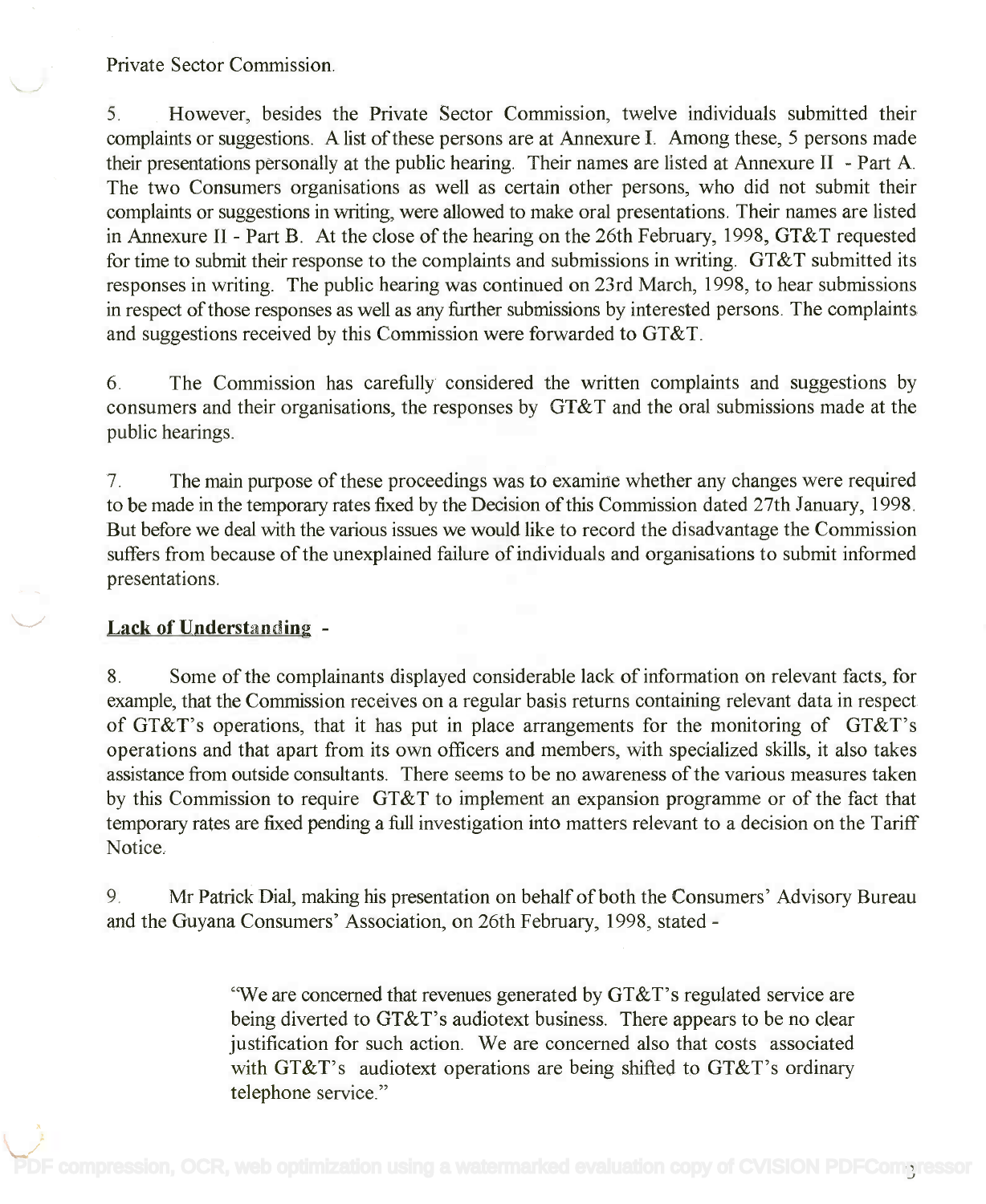However, no evidence was produced by him to support the statement that revenues from the However, no evidence was produced by him to support the statement that revenues from the regulated business of GT&T are diverted to its audiotext business or that the costs associated with regulated business of GT&T are diverted to its audiotext business or that the costs associated with GT&T's audiotext operations are being shifted to its ordinary telephone business. On the other GT&T's audiotext operations are being shifted to its ordinary telephone business. On the other hand, returns periodically furnished by GT&T to this Commission prima facie indicated that there hand, returns periodically furnished by GT&T to this Commission prima facie indicated that there was an operating surplus in the audiotext business of GT&T, which was utilised, while fixing the was an operating surplus in the audiotext business of GT&T, which was utilised, while fixing the temporary rates, to subsidise the ordinary telephone business. temporary rates, to subsidise the ordinary telephone business.

10. Ms Eileen Cox, in her presentation referred to Condition 18 of the Licence granted to GT&T 10. Ms Eileen Cox, in her presentation referred to Condition 18 of the Licence granted to GT&T and stated that unfair cross-subsidising is prohibited by that Condition. It should, however, be noted and stated that unfair cross-subsidising is prohibited by that Condition. It should, however, be noted that such subsidy is prohibited only in specific circumstances and whether it is unfair or not is to be that such subsidy is prohibited only in specific circumstances and whether it is unfair or not is to be ascertained with reference to facts. ascertained with reference to facts.

11. Another question raised is that audiotext business of GT&T is not a business regulated by the 11. Another question raised is that audiotext business of GT&T is not a business regulated by the Act. It is not clear to us how this argument is relevant to the present proceedings. Besides, Mr Dial Act. It is not clear to us how this argument is relevant to the present proceedings. Besides, Mr Dial who raised this question conceded that he does not know about the technical structure of the who raised this question conceded that he does not know about the technical structure of the audiotext operations of GT&T. When it was pointed out to him that this need not have been so audiotext operations of GT&T. When it was pointed out to him that this need not have been so because this Commission had always offered to share with the two Consumers' organisations because this Commission had always offered to share with the two Consumers' organisations relevant information we received from GT&T, and on several occasions in the past we had actually relevant information we received from GT&T, and on several occasions in the past we had actually done so also, he promised to make use of the information available with us. However, he did not done so also, he promised to make use of the information available with us. However, he did not make use of the offer. He repeated the same argument about the audiotext business being unregulated make use of the offer. He repeated the same argument about the audiotext business being unregulated business at the public hearing of the Commission on the 23rd March, 1998, without any additional business at the public hearing of the Commission on the 23rd March, 1998, without any additional enlightening facts. enlightening facts.

12. According to our understanding, on the basis of information we have, the technical structure 12. According to our understanding, on the basis of information we have, the technical structure of the audiotext service of GT&T is the following. If any person calls from outside Guyana, say of the audiotext service of GT&T is the following. If any person calls from outside Guyana, say New York, a specified telephone number in Georgetown, it will activate equipment installed in the New York, a specified telephone number in Georgetown, it will activate equipment installed in the Georgetown exchange of GT&T and a message stored in that equipment would be relayed to the Georgetown exchange of GT&T and a message stored in that equipment would be relayed to the caller from the Georgetown exchange. The recorded message is conveyed from the Georgetown caller from the Georgetown exchange. The recorded message is conveyed from the Georgetown exchange of Guyana to the caller in New York. It is voice transmission from Guyana and is covered exchange of Guyana to the caller in New York. It is voice transmission from Guyana and is covered by para. 1 (a) of the Licence granted to GT&T. However, we are willing to further investigate the by para. 1 (a) of the Licence granted to GT&T. However, we are willing to further investigate the matter if we are convinced that it is a relevant matter. In this connection I may quote the following matter if we are convinced that it is a relevant matter. In this connection I may quote the following passage from the presentation of Mr Dial on 26th February, 1998 - passage from the presentation of Mr Dial on 26th February, 1998 -

> "The consumers are of the view that the earnings attributed to GT&T's "The consumers are of the view that the earnings attributed to GT&T's audiotext business are a part of GT&T's regulated earnings. It is extremely audiotext business are a part ofGT&T's regulated earnings. It is extremely important that the revenues generated by the utility's regulated business be important that the revenues generated by the utility's regulated business be accurately recorded in its revenue accounts." accurately recorded in its revenue accounts."

His problem, apparently, is only in respect of the expenditure relating to the provision of audiotext His problem, apparently, is only in respect of the expenditure relating to the provision of audiotext services.

13. Both Ms Eileen Cox and Mr Patrick Dial, stated at the hearing on 26th February, 1998, that they had no suggestions in regard to the modification of any specific aspects of the temporary rates they had no suggestions in regard to the modification of any specific aspects of the temporary rates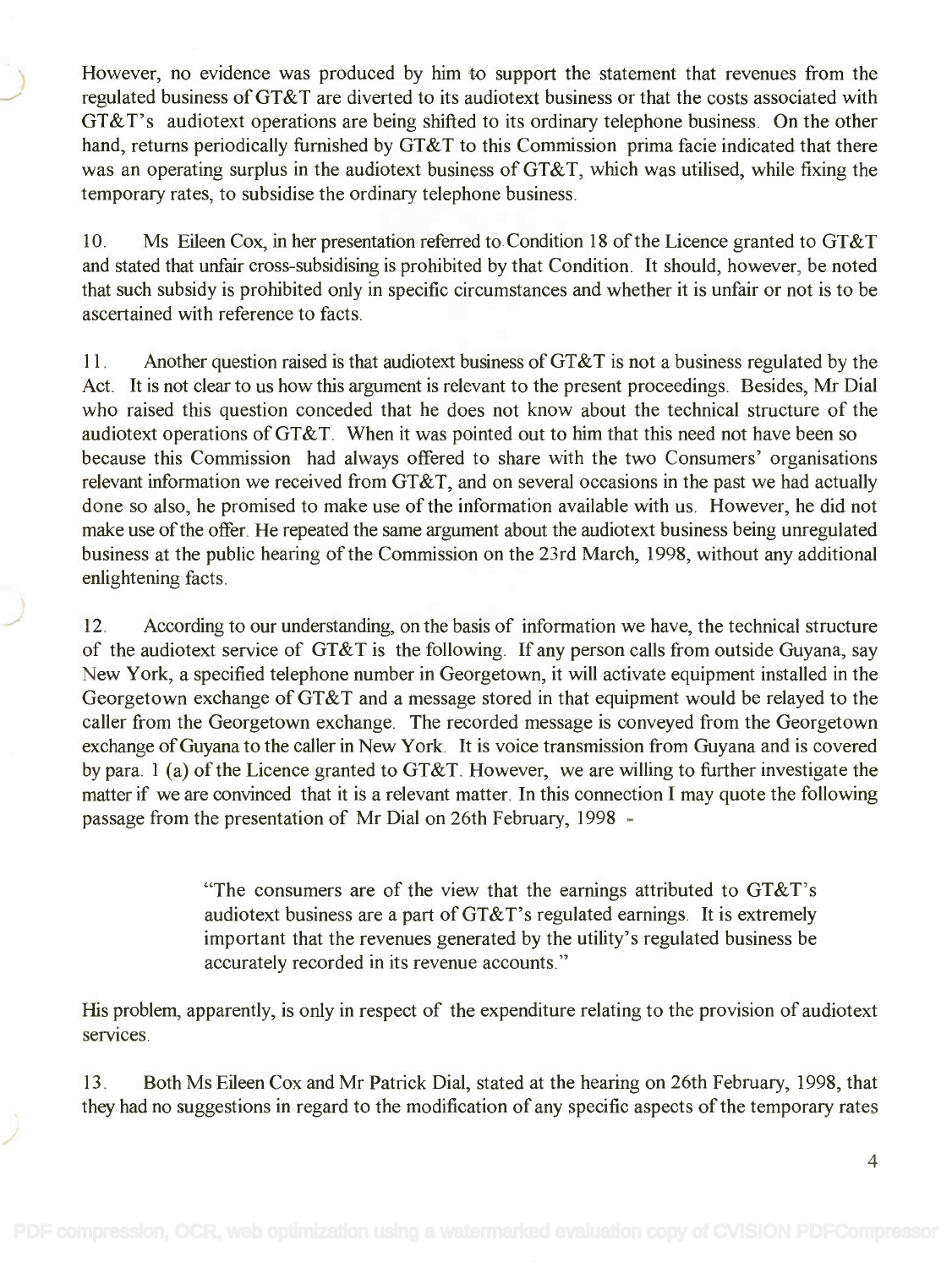Order, but that GT&T should be asked to submit a new tariff application and that the Order of the Order, but that GT&T should be asked to submit a new tariff application and that the Order of the Commission should be withdrawn. However, at the public hearing on 23rd March, 1998, Mr Dial Commission should be withdrawn. However, at the public hearing on 23rd March, 1998, Mr Dial dealt with three specific suggestions, namely, relief in respect of higher rental for additional dealt with three specific suggestions, namely, relief in respect of higher rental for additional telephones, late payment fee and some relief to pensioners. telephones, late payment fee and some relief to pensioners.

### Statutory mandate to the Commission -

14. We would like to point out that we are bound by certain statutory mandates. Under section 14. We would like to point out that we are bound by certain statutory mandates. Under section 32(2) of the Act, this Commission, in determining the rates a public utility may charge for any service 32(2) of the Act, this Commission, in determining the rates a public utility may charge for any service provided by it, has to take into account not only consumers interest but also investor interest and the provided by it, has to take into account not only consumers interest but also investor interest and the rate of return obtained in other enterprises having commensurate risks. We are also required to have regard to the provision of safe and adequate service at reasonable cost and to assuring the financial regard to the provision of safe and adequate service at reasonable cost and to assuring the financial integrity of the enterprise, that is, GT&T. Besides, under section 33 of the Act we are obliged to give effect to the agreement dated 18th June, 1990, (Acquisition Agreement) entered into between the effect to the agreement dated 18th June, 1990, (Acquisition Agreement) entered into between the then Government of Guyana and the Atlantic Tele-Network Inc. (ATN), guaranteeing a minimum rate then Government of Guyana and the Atlantic Te1e-Network Inc. (AIN), guaranteeing a minimum rate of return of 15% on capital dedicated to public use. of return of 15% on capital dedicated to public use.

# Rate base, revenue requirement and revenues -

15. For applying the rate of return agreed to between the then Government and ATN as per the 15. For applying the rate of return agreed to between the then Government and ATN as per the Acquisition Agreement, we have to examine the following matters - Acquisition Agreement, we have to examine the following matters -

- $(i)$ the rate base on the basis of which the rate of return is to be calculated;
- (ii) the revenues that GT&T should receive to achieve a minimum 15% rate of return; and
- (iii) the revenues GT&T is actually receiving.

16. On the basis of the presentations made to the Commission at its public hearings on 26th 16. On the basis of the presentations made to the Commission at its public hearings on 26th February and 23rd March, 1998, and additional information furnished by GT&T to this Commission February and 23rd March, 1998, and additional information furnished by GT&T to this Commission we revisited the above matters. For the present purposes we have to go on the basis of prima facie we revisited the above matters. For the present purposes we have to go on the basis of prima facie evidence. Of course, before settling permanent rates further and detailed investigations will be evidence. Of course, before settling permanent rates further and detailed investigations will be conducted in regard to these matters. conducted in regard to these matters.

17. While making the temporary rates order we had proceeded on the basis of an average rate 17. While making the temporary rates order we had proceeded on the basis of an average rate base of G\$16,292,557,000. This was reported by the Financial Analyst of this Commission in Exhibit base ofG\$16,292,557,000. This was reported by the Financial Analyst of this Commission in Exhibit C-I report. Subsequently, at his request GT&T furnished to this Commission details of accounts C-I report. Subsequently, at his request GT&T furnished to this Commission details of accounts receivable (Exhibit C-8) which is one of the components of the rate base. From these particulars it is seen that the accounts receivable includes certain items which normally should not form part of the is seen that the accounts receivable includes certain items which normally should not form part of the rate base. As re-computed by the Financial Analyst, the average rate base for the test year is rate base. As re-computed by the Financial Analyst, the average rate base for the test year is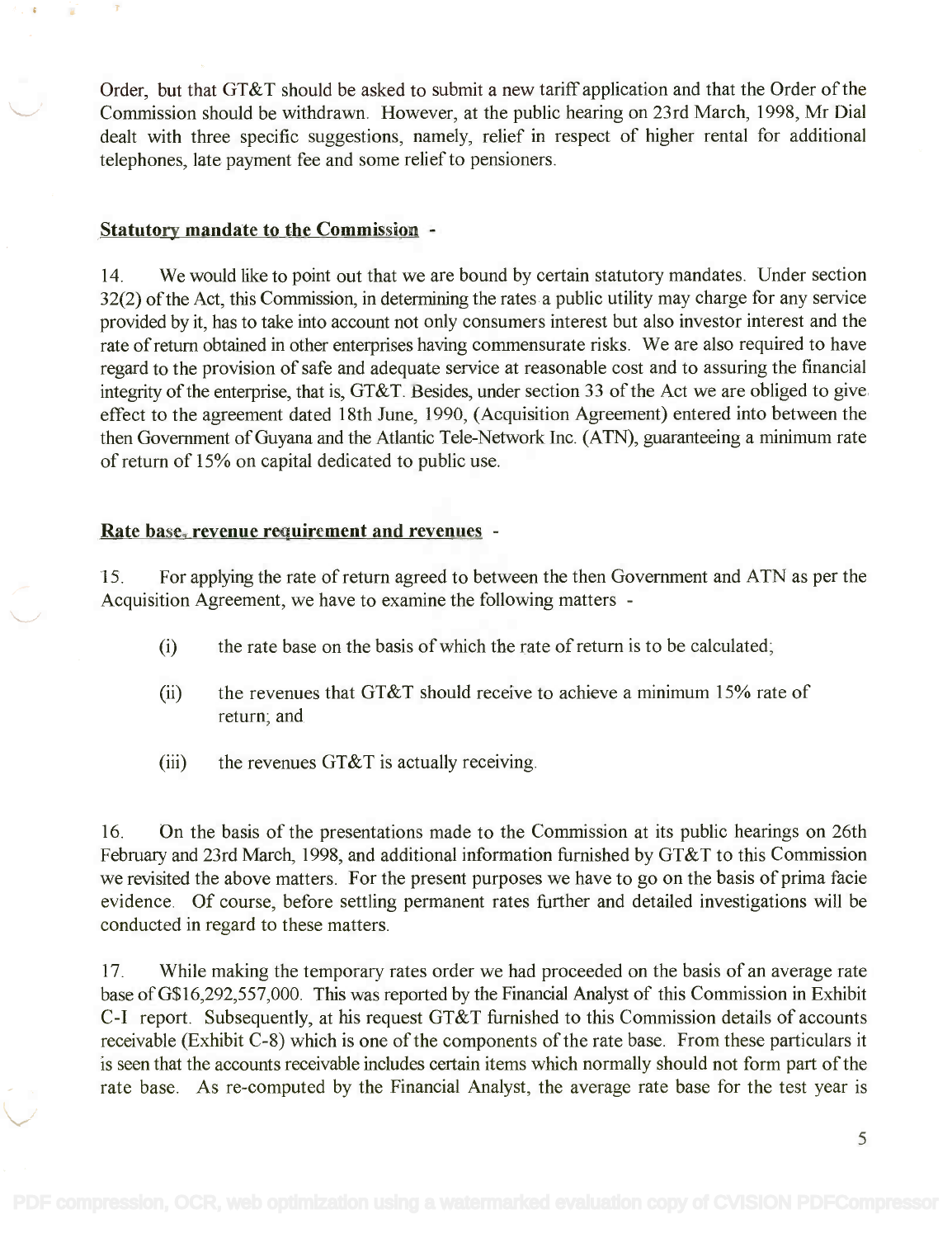16,185,671,000. On this rate base the revenue requirement to achieve a 15% rate of return will be 16,185,671,000. On this rate base the revenue requirement to achieve a 15% rate of return will be G\$2,417,850,650. As earlier reported by him it was estimated by him as G\$2,443,984,000. It may G\$2,417,850,650. As earlier reported by him it was estimated by him as G\$2,443,984,000. It may also be mentioned here that an objection has been raised that the accounts receivable is at a high level. also be mentioned here that an objection has been raised that the accounts receivable is at a high level. GT&T has its explanation in regard to this. However, this will have to be further investigated. GT&T has its explanation in regard to this. However, this will have to be further investigated.

18. According to information furnished by GT&T, if the financial performance of GT&T 18. According to information furnished by GT&T, if the financial performance of GT&T remained throughout the test year at the same level as in February, 1998, it would achieve a rate of remained throughout the test year at the same level as in February, 1998, it would achieve a rate of return of 12.28%. However, this was without taking into account the additional revenue of return of 12.28%. However, this was without taking into account the additional revenue of G\$42,134,000 which GT&T is expected to receive during the test year on account of increased G\$42,134,000 which GT&T is expected to receive during the test year on account of increased rental per telephone line in excess of 2 residential lines and 4 business lines. (See Exhibit C-9). rental per telephone line in excess of 2 residential lines and 4 business lines. (See Exhibit C-9).

19. Besides, February, 1998, was the first month after the steep increases in local rates and 19. Besides, February, 1998, was the first month after the steep increases in local rates and subscribers had not got over the initial shock of the increase. Secondly, the seasonal trends in subscribers had not got over the initial shock of the increase. Secondly, the seasonal trends in revenues from telephone operations will have to be taken into account. It has also to be noted that, revenues from telephone operations will have to be taken into account. It has also to be noted that, having regard to human nature, increase in revenues or fall in revenues would not be in direct having regard to human nature, increase in revenues or fall in revenues would not be in direct proportion to the increase or reduction in rates for telephone services. This is based on our proportion to the increase or reduction in rates for telephone services. This is based on our experience when we reduced the rates in October, 1995. The reduction in rates not only did not experience when we reduced the rates in October, 1995. The reduction in rates not only did not adversely affect the rate of return, but in fact, according to data furnished by GT&T, based on adversely affect the rate of return, but in fact, according to data furnished by GT&T, based on GT&T's method of calculation, the rate of return on average operating assets went up from 17.42% GT&T's method of calculation, the rate of return on average operating assets went up from 17.42% in 1995 and to 18.66% in 1996. (See Exhibit C-4 ). These figures were arrived at, as admitted by in 1995 and to 18.66% in 1996. (See Exhibit C-4). These figures were arrived at, as admitted by Mr G. Statia, Deputy General Manager of GT&T in his evidence on 23rd March, 1998, without Mr G. Statia, Deputy General Manager of GT&T in his evidence on 23rd March, 1998, without adding back interest on capital borrowed. If the interest was added back, the rate of return should adding back interest on capital borrowed. If the interest was added back, the rate of return should have been higher. have been higher.

20. In this context the relevancy of the capacity of the subscriber to pay has to be pointed out. 20. In this context the relevancy of the capacity of the subscriber to pay has to be pointed out. We quote from the presentation of Mr Raymond Roopnauth, the General Manager of GT&T at the public hearing on the 26th January, 1998 public hearing on the 26th January, 1998 -

> "We are discussing what is an affordable rate to the consumer. We ourselves 'We are discussing what is an affordable rate to the consumer. We ourselves would be concerned if we were asked for a rate for a service which is outside would be concerned if we were asked for a rate for a service which is outside the consumers who will be able to afford it and discover that we were paying the consumers who will be able to afford it and discover that we were paying for a service that nobody wanted for a service that nobody wanted .

> And we are also concerned that the rates are affordable to the .... ... And we are also concerned that the rates are affordable to the consumer". consumer".

21. In the light of the above we have decided to reduce modestly the rates for local calls. These 21. In the light of the above we have decided to reduce modestly the rates for local calls. These changes and certain other reliefs to consumers are discussed in the following paragraphs. changes and certain other reliefs to consumers are discussed in the following paragraphs.

## Tariff for Local Services -

22. The revised rates for local calls shall be as stated in Annexure IV. In no case any additional 22. The revised rates for local calls shall be as stated in Annexure IV. In no case any additional surcharge to cover domestic satellite charges has been retained and an across the board reduction of surcharge to cover domestic satellite charges has been retained and an across the board reduction of 20% effected in the rates for inter-exchange calls. Within the same exchange a local call will now 20% effected in the rates for inter-exchange calls. Within the same exchange a local call will now cost 20 cents per minute during 6 A.M. to 6 P.M. and 10 cents per minute during 6 P.M. to 6 A.M.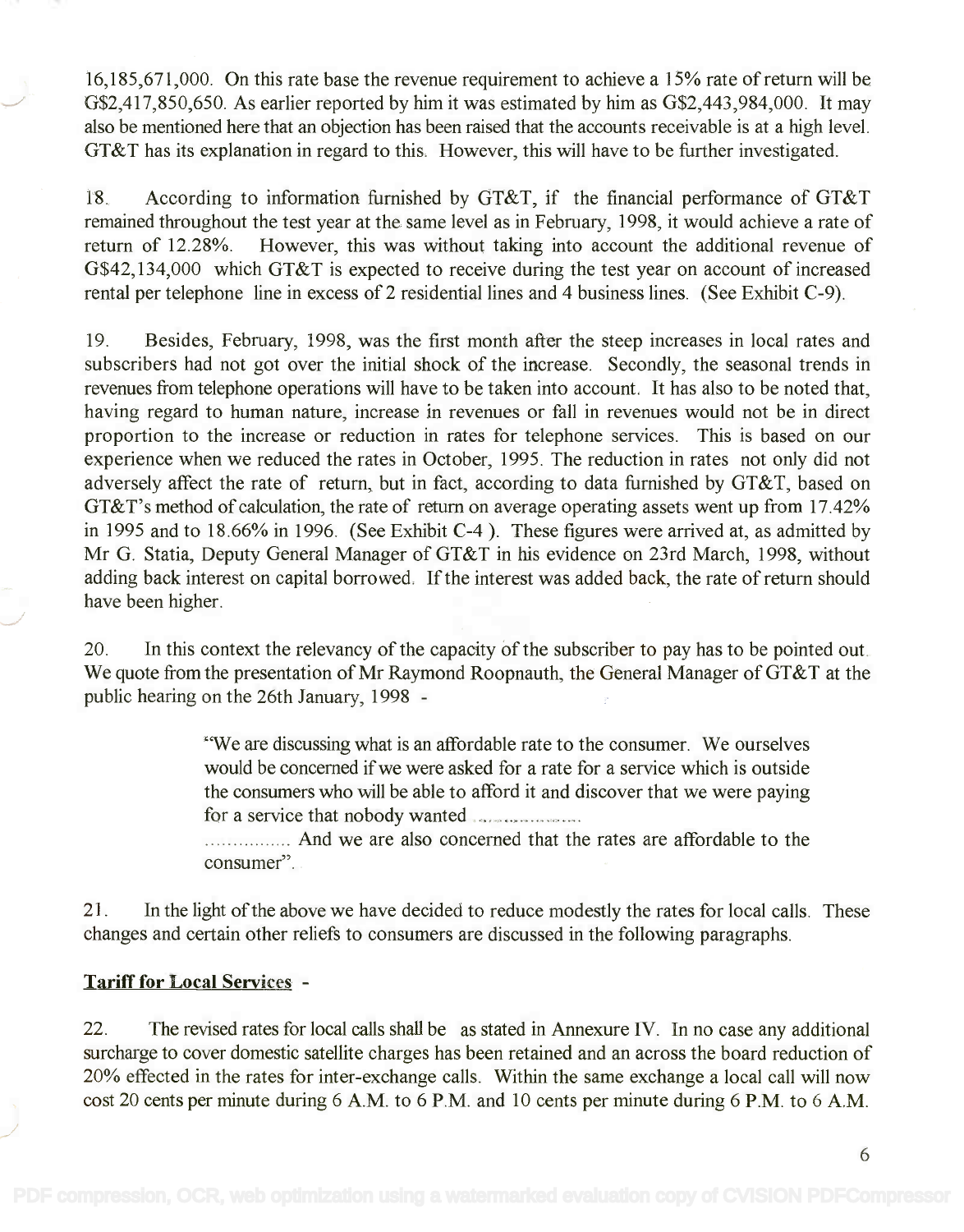However, it is hereby clarified that domestic satellite charges incurred by GT&T for providing local However, it is hereby clarified that domestic satellite charges incurred by GT&T for providing local telephone service will be included as an operating expense in determining whether GT&T is receiving telephone service will be included as an operating expense in determining whether GT&T is receiving a minimum 15% rate of return on investment. a minimum 15% rate of return on investment.

23. In the case of residential lines, monthly rental for the first two main lines is reduced to G\$250 23. In the case of residential lines, monthly rental for the first two main lines is reduced to G\$250 each and the installation charge for the first two main lines is reduced to G\$500 each. In the case each and the installation charge for the first two main lines is reduced to G\$500 each. In the case of business lines, monthly rental for the first four main lines is reduced to G\$1,000 each and the of business lines, monthly rental for the first four main lines is reduced to G\$I,OOO each and the installation charge for the first four main lines is reduced to G\$1,500 each. installation charge for the first four main lines is reduced to G\$I,500 each.

24. GT&T has agreed to provide, toll free lines to Internet Service Providers. This Commission 24. GT&T has agreed to provide, toll free lines to Internet Service Providers. This Commission welcomes this measure. This will enable customers to access Internet free of domestic telephone welcomes this measure. This will enable customers to access Internet free of domestic telephone charges. charges.

25. We have received suggestions for the provision of free or subsidised telephone service to 25. We have received suggestions for the provision of free or subsidised telephone service to various categories of people, like the elderly and the pensioners, the handicapped and the schools. various categories of people, like the elderly and the pensioners, the handicapped and the schools. This requires further discussion since the category of persons entitled to the subsidy, means test, This requires further discussion since the category of persons entitled to the subsidy, means test, extent of subsidy, how the subsidy should be funded, etc. have to be determined. Interested persons extent of subsidy, how the subsidy should be funded, etc. have to be determined. Interested persons and organisations are requested to hold discussions with GT&T and submit a scheme or schemes to and organisations are requested to hold discussions with GT&T and submit a scheme or schemes to this Commission. this Commission. )

26. GT&T has offered to drop the proposal for a late payment fee as specified in Annexure 2(d) 26. GT&T has offered to drop the proposal for a late payment fee as specified in Annexure 2(d) of the temporary rates Order. We accept the offer and order accordingly subject to the condition that a telephone service shall not be disconnected before the expiry of 40 days from the date of the bill. a telephone service shall not be disconnected before the expiry of 40 days from the date of the bill.

27. A suggestion was made that the details of each local call should be indicated in the bill issued 27. A suggestion was made that the details of each local call should be indicated in the bill issued to each subscriber. GT&T has, by its letter dated 12th March, 1998, addressed to the Chairman of to each subscriber. GT&T has, by its letter dated 12th March, 1998, addressed to the Chairman of this Commission, informed this Commission that it is already having discussions with Nortel to this Commission, informed this Commission that it is already having discussions with Nortel to acquire the software and equipment needed to achieve this particular feature and the exercise is acquire the software and equipment needed to achieve this particular feature and the exercise is expected to be completed during the latter half of 1998. GT&T is hereby directed to expedite the expected to be completed during the latter half of 1998. GT&T is hereby directed to expedite the matter. matter.

28. The changes in the temporary rates specified in paras. 22, 24 and 26 shall be effective from 28. The changes in the temporary rates specified in paras. 22,24 and 26 shall be effective from 1st April 1998, and the change in the temporary rates referred to in para. 23 shall be effective from 1st April 1998, and the change in the temporary rates referred to in para. 23 shall be effective from 1st May, 1998. This is as agreed to by GT&T. 1st May, 1998. This is as agreed to by GT&T.

# International Toll Collection Rates -

29. Exhibit V.b - Schedule 2 of Tariff Notice 1-97 submitted by GT&T gave the Proposed Collection Rates, including surcharges and consumption tax, for international calls, both land line and Collection Rates, including surcharges and consumption tax, for international calls, both land line and cellular. Both the land line and cellular rates had four elements. The headings of the relevant columns cellular. Both the land line and cellular rates had four elements. The headings of the relevant columns were were -

| <b>Collection Rate</b> | <b>Retro Rev</b>    | <b>Surcharge</b> | 10%        | <b>Total Rate</b> |
|------------------------|---------------------|------------------|------------|-------------------|
|                        | Surcharge re:1995/7 |                  | <b>Tax</b> |                   |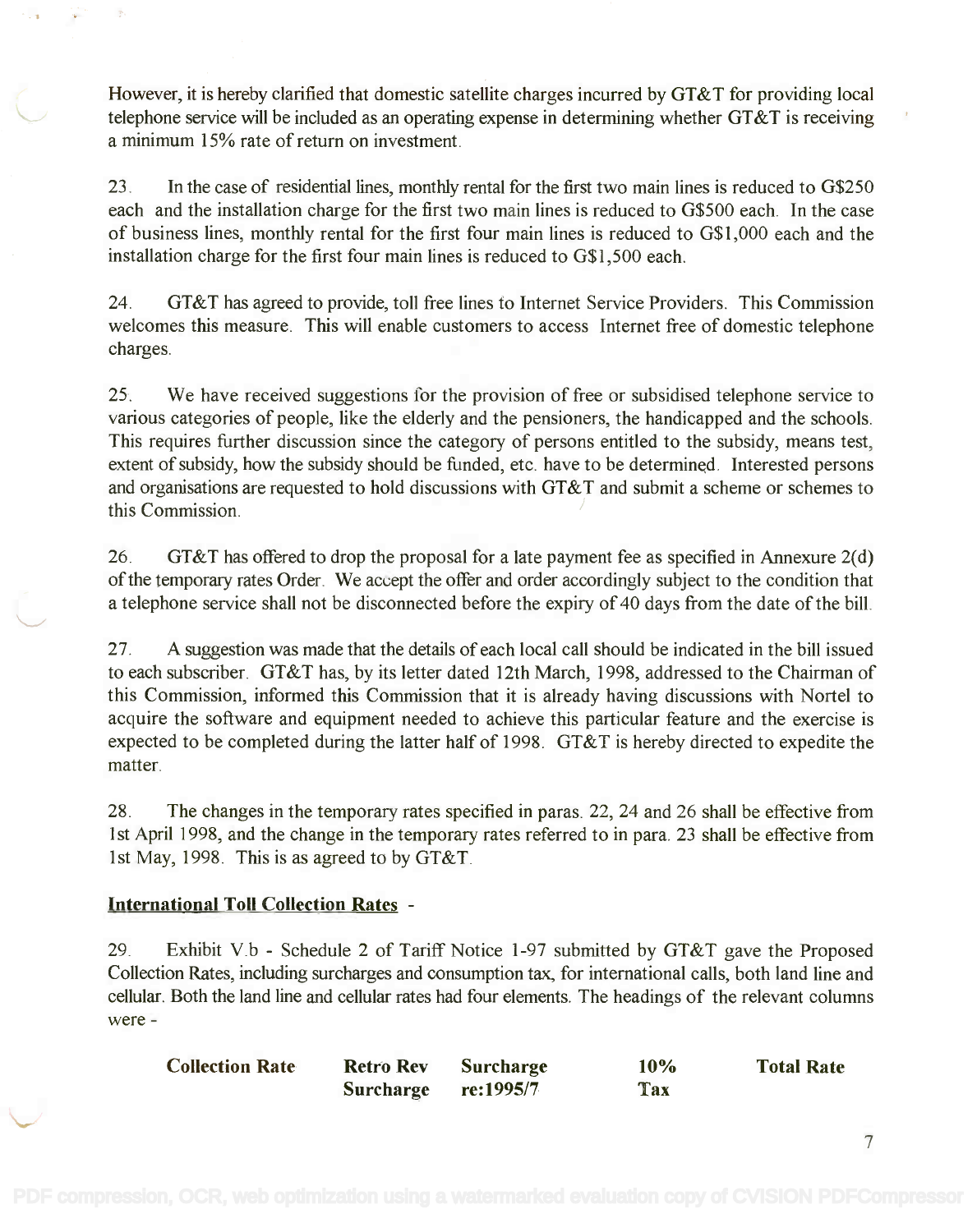These proposed rates were discussed between the Financial Analyst of this Commission, Mr L. Mc These proposed rates were discussed between the Financial Analyst of this Commission, Mr L. Mc Caskey, and Mr G. Statia, Deputy General Manager of GT&T before the temporary rates Order was Caskey, and Mr G. Statia, Deputy General Manager of GT&T before the temporary rates Order was made by this Commission. The International Toll Collection Rates fixed by this Commission in the made by this Commission. The International Toll Collection Rates fixed by this Commission in the light of the discussions between Mr McCaskey and Mr Statia, are stated in Annexure I of that Order. light of the discussions between Mr McCaskey and Mr Statia, are stated in Annexure I of that Order. The only surcharge GT&T was allowed to collect by that Order in respect of calls through land line The only surcharge GT&T was allowed to collect by that Order in respect of calls through land line telephones was the surcharge mentioned in Note - 1 of Annexure I of that Order. This Note reads

> "In addition to the collection rates referred to above, in respect of calls to the "In addition to the collection rates referred to above, in respect of calls to the 83 countries mentioned below GT&T shall be entitled to collect from 83 countries mentioned below GT&T shall be entitled to collect from subscribers a temporary surcharge to collect the arrears due to it pursuant to subscribers a temporary surcharge to collect the arrears due to it pursuant to the Orders of this Commission dated 12th November, 1991, and 31st October, the Orders of this Commission dated 12th November, 1991, and 31st October, 1994, calculated at the fate of 11% of the peak period rate on a minute-1994, calculated at the rate of 11% of the peak period rate on a minuteacross-the board basis. The surcharge shall cease as soon as all the arrears across-the board basis. The surcharge shall cease as soon as all the arrears due to GT&T pursuant to the aforesaid Orders have been collected by due to GT&T pursuant to the aforesaid Orders have been collected by GT&T". GT&T".

No surcharges were allowed in respect of calls through cellular telephones. No surcharges were allowed in respect of calls through cellular telephones.

Note 2 of that Annexure stated

"The surcharge collected under Note 1 as well as the consumption tax "The surcharge collected under Note 1 as well as the consumption tax collected by GT&T from subscribers in accordance with law shall be collected by GT&T from subscribers in accordance with law shall be separately shown by GT&T in the Bill issued by it to subscribers." separately shown by GT&T in the Bill issued by it to subscribers."

No other surcharge, including the surcharge referred to under the heading "Surcharge re: 1995/7" in No other surcharge, including the surcharge referred to under the heading "Surcharge re: 1995/7" in Exhibit V-b-Schedule 2 of Tariff Notice 1-97 was permitted to be collected by GT&T by this Exhibit V-b-Schedule 2 of Tariff Notice 1-97 was permitted to be collected by GT&T by this Commission. Commission.

30. Para. 11(a) of the temporary rates Order reads -

"The outbound international toll collection rates shall be as stated in Annexure ''The outbound international toll collection rates shall be as stated in Annexure 1. In addition to toll collection charges, in respect of calls to 83 countries - 1. In addition to toll collection charges, in respect of calls to 83 countries mentioned in Note 1 to that Annexure, GT&T shall be entitled to recover a mentioned in Note - 1 to that Annexure, GT&T shall be entitled to recover a surcharge at the rate mentioned in that Note and for the purpose mentioned surcharge at the rate mentioned in that Note and for the purpose mentioned therein." therein."

31. The only statutory provision that authorises the collection of what is generally referred to as 31. The only statutory provision that authorises the collection of what is generally referred to as a surcharge is section 46(1) of the Act. It is really a temporary rate increase and the permission of a surcharge is section 46(1) of the Act. It is really a temporary rate increase and the permission of this Commission is required to recover it. this Commission is required to recover it.

32. However, contrary to the temporary rates Order, when GT&T published a notice of the new 32. However, contrary to the temporary rates Order, when GT&T published a notice of the new rates, pursuant to para. 15 of that Order, a new item was added with the heading "GT&T Surcharge" in addition to the surcharge approved by this Commission in respect of 83 countries. (Notice in addition to the surcharge approved by this Commission in respect of 83 countries. (Notice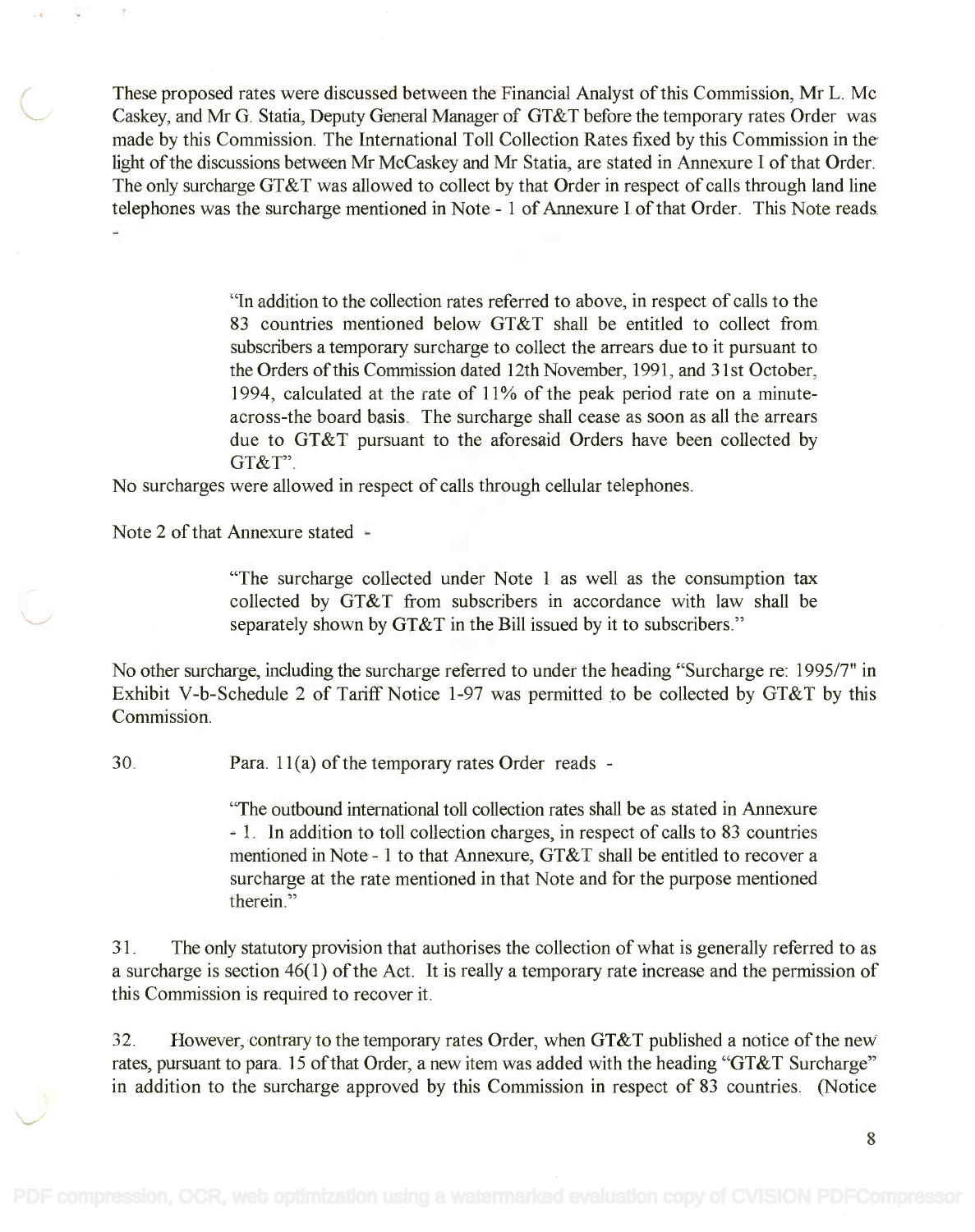published in Stabroek News of 31st January, 1998, Exhibit C-10). The amounts of the GT&T published in Stabroek News of 31st January, 1998, Exhibit C-lO). The amounts of the GT&T Surcharge stated in the above-mentioned notice is the same as the surcharge proposed by GT&T Surcharge stated in the above-mentioned notice is the same as the surcharge proposed by GT&T under the heading "Surcharge re:1995/7" in Exhibit Vb.Schedule 2 in Tariff Notice 1-97, and which under the heading "Surcharge re: 1995/7" in Exhibit Vb. Schedule 2 in Tariff Notice 1-97, and which was not allowed by this Commission. was not allowed by this Commission.

33. By her complaint dated 24th February, 1998, Glenna Toney has raised objection to what is 33. By her complaint dated 24th February, 1998, Glenna Toney has raised objection to what is called "GT&T Surcharge" being imposed by GT&T. By letter dated 20th March, 1998, GT&T has called "GT&T Surcharge" being imposed by GT&T. By letter dated 20th March, 1998, GT&T has responded to the complaint of Toney as follows - responded to the complaint of Toney as follows -

> "Ms Toney's contribution dealt with the aspect of the GT&T's surcharge. "Ms Toney's contribution dealt with the aspect of the GT&T's surcharge. The revenue recovery has been challenged by the Consumers' Associations The revenue recovery has been challenged by the Consumers' Associations before the courts and has been put down for hearing after the Judge refused before the courts and has been put down for hearing after the Judge refused to grant the injunction requested". to grant the injunction requested".

34. Nothing has been brought to our notice as taking away the jurisdiction of this Commission 34. Nothing has been brought to our notice as taking away the jurisdiction of this Commission to decide whether a charge being levied by GT&T in respect of telephone calls is with legal authority to decide whether a charge being levied by GT&T in respect of telephone calls is with legal authority or not. What is described as a "GT&T Surcharge" in the advertisement by GT&T referred to above or not. What is described as a "GT&T Surcharge" in the advertisement by GT&T referred to above is a charge payable with reference to telephone calls and is imposed and collected by GT&T without is a charge payable with reference to telephone calls and is imposed and collected by GT&T without the approval of this Commission and we are of the view that it is being imposed and levied and collected without legal authority, in contravention of sections 40(1) and 46(1) of the Act. GT&T is collected without legal authority, in contravention of sections 40(1) and 46(1) of the Act. GT&T is hereby directed to stop collecting the aforesaid surcharge with immediate effect. hereby directed to stop collecting the aforesaid surcharge with immediate effect.

35. The surcharge is collected not from the persons who made the telephone calls on account of 35. The surcharge is collected not from the persons who made the telephone calls on account of which GT&T is alleged to have lost revenues. On the other hand it is collected from persons who makes calls from telephones in the future, even where they may not had a telephone at the relevant makes calls from telephones in the future, even where they may not had a telephone at the relevant time. So it is not based on contract. The levy of the surcharge can therefore be based only on a time. So it is not based on contract. The levy of the surcharge can therefore be based only on a statutory provision. The only relevant statutory provision in this regard is section 46(1) of the Act. In our view GT&T cannot, therefore, collect a surcharge from telephone subscribers without In our view GT&T cannot, therefore, collect a surcharge from telephone subscribers without complying with that provision. complying with that provision.

## Private Sector Commission -

36. The Private Sector Commission of Guyana had, by its letter dated 25th February, 1998, made 36. The Private Sector Commission of Guyana had, by its letter dated 25th February, 1998, made certain recommendations. Though this was received late, we examined the proposals. The general certain recommendations. Though this was received late, we examined the proposals. The general discussion in the document unfortunately suffers from the same defect as in several other cases, discussion in the document unfortunately suffers from the same defect as in several other cases, namely, that they are not based on ascertained facts. The specific suggestions made by the Private namely, that they are not based on ascertained facts. The specific suggestions made by the Private Sector Commission in respect of the modification of the temporary rates order are two - Sector Commission in respect of the modification of the temporary rates order are two -

(i) The Private Sector Commission and GT&T had agreed on certain (i) The Private Sector Commission and GT&T had agreed on certain modifications to the miscellaneous charges provided in the temporary rates modifications to the miscellaneous charges provided in the temporary rates Order in Annexure 2(d). GT&T has not implemented the same. Order in Annexure 2(d). GT&T has not implemented the same.

We have no knowledge of any private arrangements between the Private

9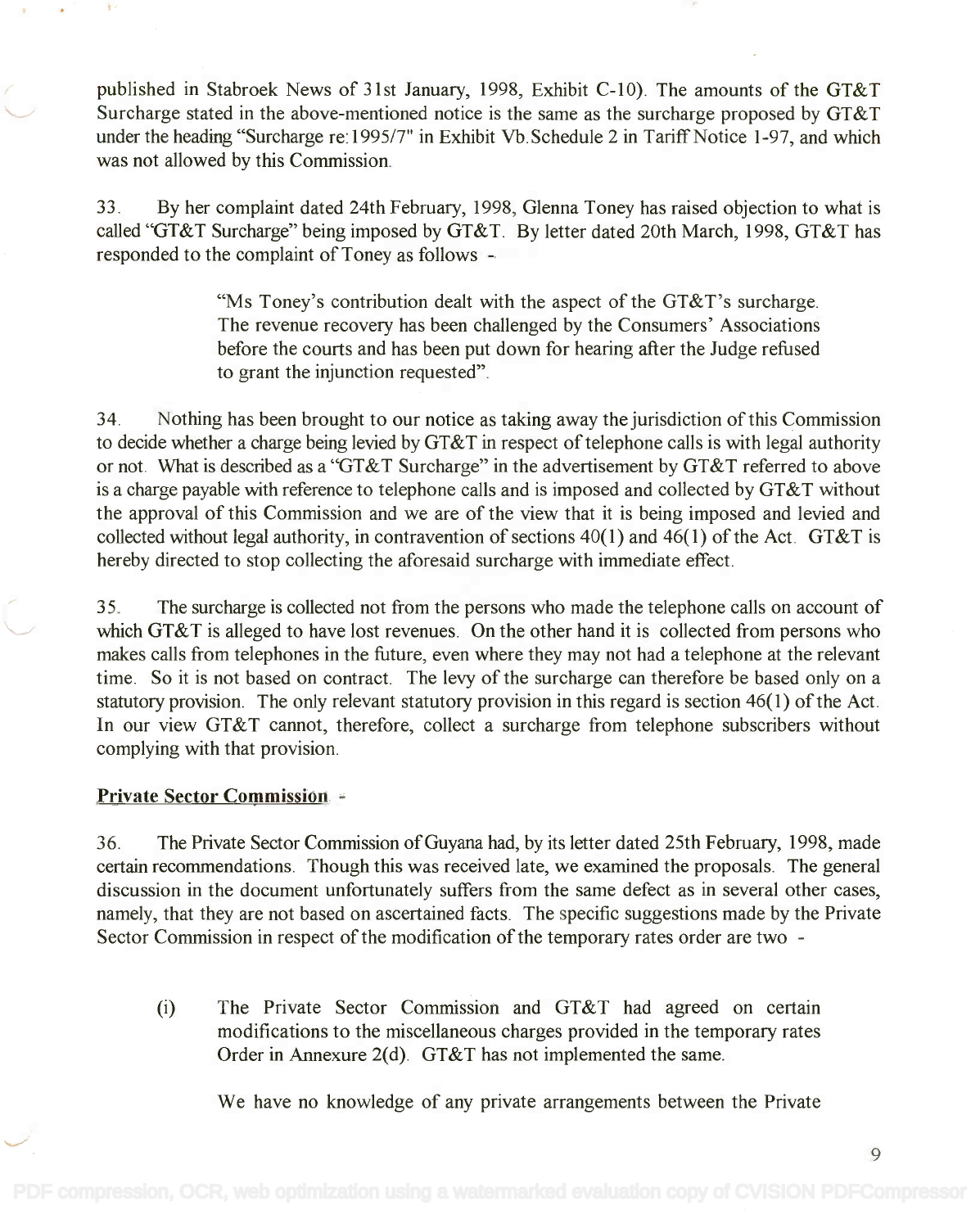Sector Commission and GT&T. We do not appreciate any such arrangements. Sector Commission and GT&T. We do not appreciate any such arrangements. They have no legal validity. They have no legal validity.

(ii) They do not want the elderly, pensioners and schools to pay for telephone (ii) They do not want the elderly, pensioners and schools to pay for telephone services. This has been discussed in para. 25 above. services. This has been discussed in para. 25 above.

37. No representative of the Private Sector Commission participated at the public hearing. On 37. No representative of the Private Sector Commission participated at the public hearing. On 26th February, 1998. However, we received from that body a letter on the date of that hearing 26th February, 1998 . However, we received from that body a letter on the date of that hearing seeking that another day may be fixed for their appearance. But they did not appear at the hearing on seeking that another day may be fixed for their appearance. But they did not appear at the hearing on 23rd March, 1998, also. 23rd March, 1998, also.

## Complaint as regards natural justice -

38. The two consumers groups raised the question of contravention of principles of natural 38. The two consumers groups raised the question of contravention of principles of natural justice. Since the Consumers' Advisory Bureau has filed an appeal against the temporary rates Order in the Court of Appeal on this ground, we do not propose to deal with the question in this Order. in the Court of Appeal on this ground, we do not propose to deal with the question in this Order.

## ORDER

39. In the light of the above discussions we make the following Orders:-

- (a) With effect from 1st April, 1998, rates for local calls shall be as stated in (a) With effect from 1st April, 1998, rates for local calls shall be as stated in Annexure IV. Annexure IV.
- (b) With effect from 1st May, 1998, in the case of residential lines, monthly rental (b) With effect from 1st May, 1998, in the case of residential lines, monthly rental for the first two main lines is reduced to G\$250.00 each and the installation for the first two main lines is reduced to G\$250.00 each and the installation charge for the first two main lines is reduced to G\$500.00 each and in the case charge for the first two main lines is reduced to G\$500.00 each and in the case of business lines monthly rental for the first four main lines is reduced to of business lines monthly rental for the first four main lines is reduced to G\$1,000.00 each and the installation charge for the first four main lines is G\$I, 000.00 each and the installation charge for the first four main lines is reduced to G\$1,500.00 each. reduced to G\$I,500.00 each.
- (c) With effect from 1st April, 1998, the lines provided by GT&T to Internet (c) With effect from 1st April, 1998, the lines provided by GT&T to Internet Service Providers shall be toll free. Service Providers shall be toll free.
- (d) With effect from the 1st April, 1998, the late payment fee specified in (d) With effect from the 1st April, 1998, the late payment fee specified in Annexure 2(d) of the temporary rates Order of 27th January, 1998, is deleted. Annexure 2(d) of the temporary rates Order of 27th January, 1998, is deleted.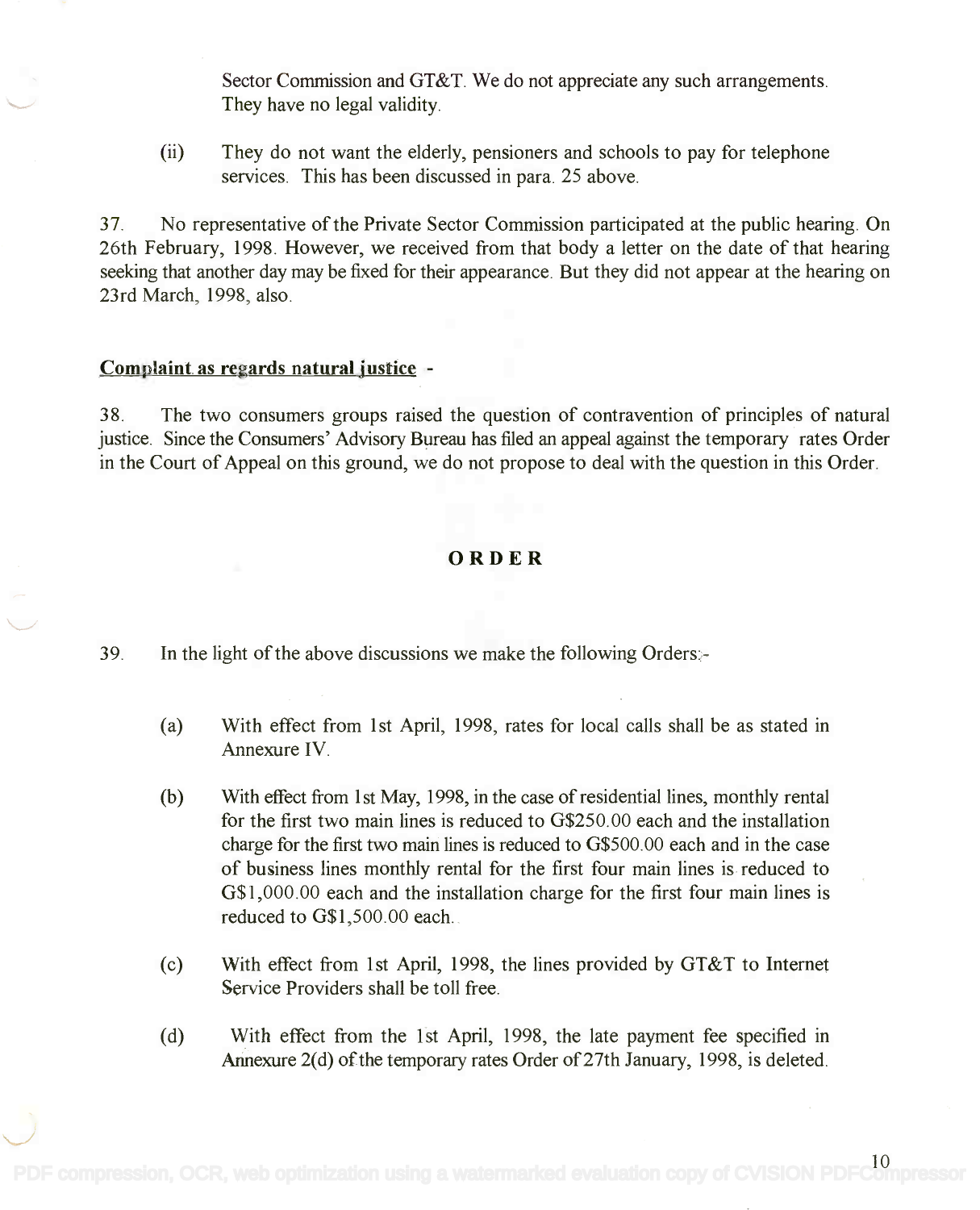However, no telephone service shall be disconnected on the ground of non-payment However, no telephone service shall be disconnected on the ground of non-payment before the expiry of 40 days from the date of the bill. before the expiry of 40 days from the date of the bill.

- (e) GT&T shall be entitled to recover from subscribers in respect of outbound (e) GT&T shall be entitled to recover from subscribers in respect of outbound international calls only the toll collection rates and the surcharge, if any, international calls only the toll collection rates and the surcharge, if any, approved by this Commission by the temporary rates Order dated 27th approved by this Commission by the temporary rates Order dated 27th January, 1998, and levy and collection of any other surcharge shall be January, 1998, and levy and collection of any other surcharge shall be stopped immediately. stopped immediately.
- (0 With immediate effect GT&T shall cease to recover from subscribers any (f) With immediate effect GT&T shall cease to recover from subscribers any amount mentioned in the advertisement with the heading "GT&T Outbound amount mentioned in the advertisement with the heading "GT&T Outbound International Toll Collection Rates", published in the Stabroek News dated International Toll Collection Rates", published in the Stabroek News dated 31st January, 1998, as "GT&T Surcharge". 31st January, 1998, as "GT&T Surcharge".
- (g) All amounts collected from subscribers by GT&T before the date of this Order (g) All amounts collected from subscribers by GT&T before the date of this Order by way of a surcharge on outbound international calls imposed by it without the by way of a surcharge on outbound international calls imposed by it without the approval of this Commission, shall be treated in the manner separately ordered by this approval of this Commission, shall be treated in the manner separately ordered by this Commission. Commission.
- (h) The temporary rates Order dated 27th January, 1998, made by this (h) The temporary rates Order dated 27th January, 1998, made by this Commission, shall stand modified as provided in this paragraph. Commission, shall stand modified as provided in this paragraph.
- $(i)$  GT&T is directed to publish a notice indicating the changes made by this Order in the above-mentioned temporary rates Order and modifying the notices published by it pursuant to that Order. notices published by it pursuant to that Order.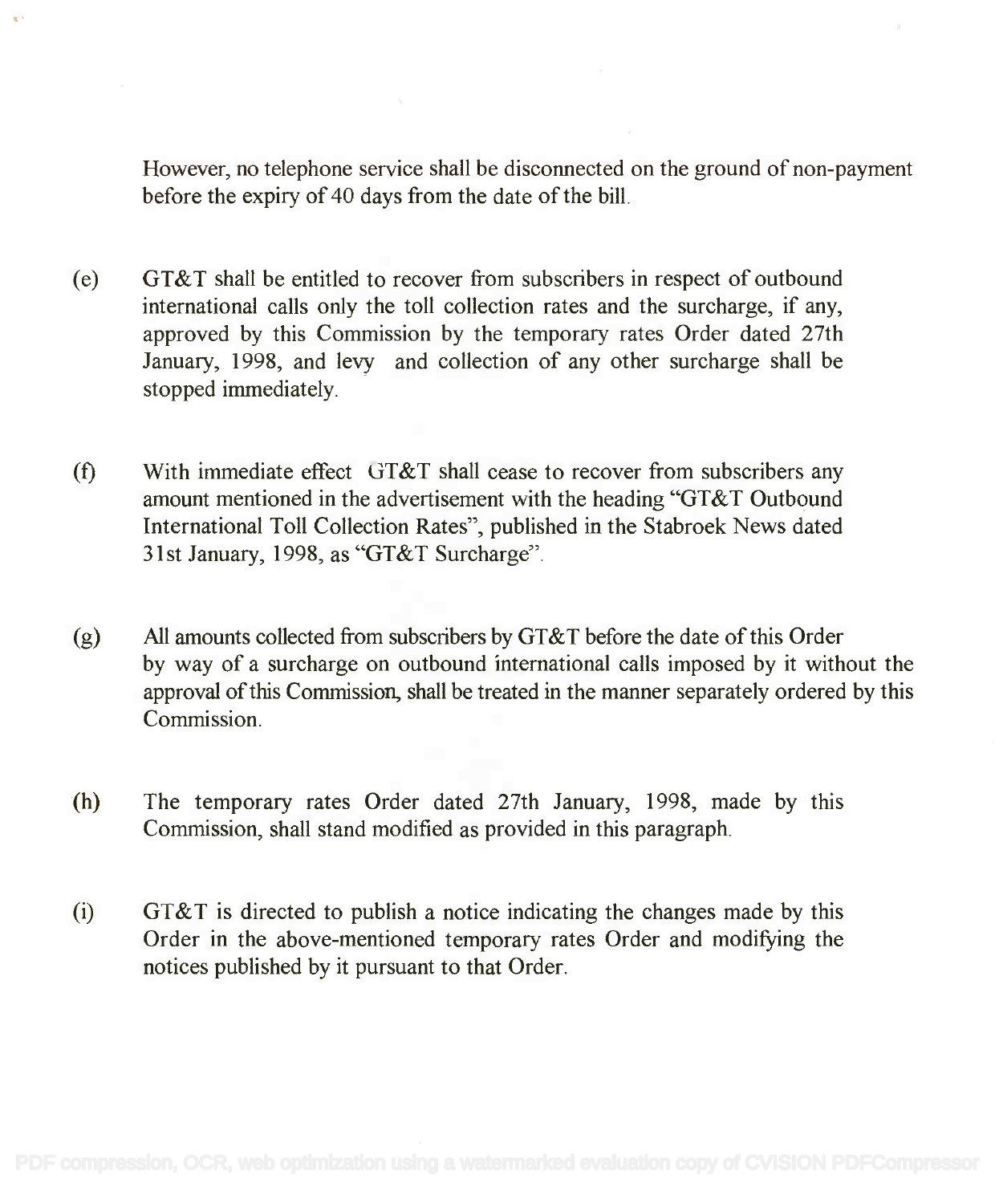# Conclusion -

40. We would like to thank the persons and organisations who submitted their written complaints 40. We would like to thank the persons and organisations who submitted their written complaints and suggestions and participated in a meaningful manner in the public hearings. and suggestions and participated in a meaningful manner in the public hearings.

Dated this  $27^{16}$ 

Dated this  $2/$  day of March, 1998.

 $M_{\text{max}}$ PAMADATH J. MENON, A.A.  $\qquad \qquad -$  Chairman *.~!J.W:'!'. .*

HUGH GEORGE

Member

Withem WILLEMS, A.A. Member

le. Bi has wel CHANDRABALLI BISHESWAR

.............. ~

BADRIE PERSAUD TERMINE AU PERSAUD

Member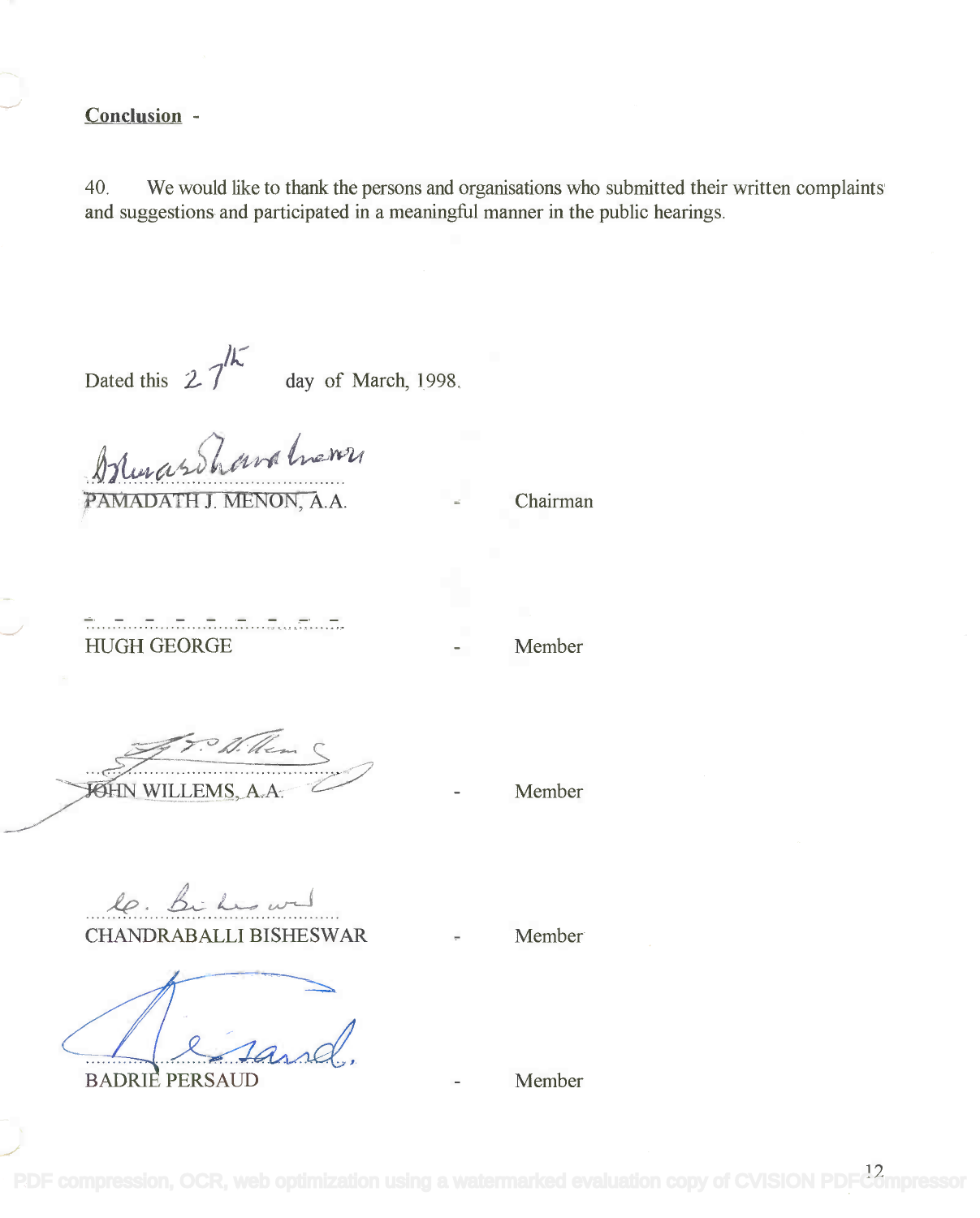#### ANNEXURE I

# NAMES OF PERSONS WHO SUBMITTED COMPLAINTS AND SUGGESTIONS

- 1. The Private Sector Commission of Guyana 1. The Private Sector Commission of Guyana
- 2. Mr T.N.C. Srinivaasan CFTC (Expert) 2. Mr T.N.C. Srinivaasan CFTC (Expert)
- 3. Mr M. Welch Senior Lecturer (Telecoms/Electricity), University of Guyana.
- 4. Ms. Rita Persaud 4. Ms. Rita Persaud
- 5. Ms Cecilia Imhoff Government Pensioners' Association of Guyana.
- 6. Mr Ron Persaud C.E.O., Action Tyre Company
- Mr Jhadoo N. Ganga 7. Mr Thadoo N. Ganga
- Mr C. Corlette 8. Mr C. Corlette
- Mr J.A. Miranda 9. Mr J.A Miranda
- 10. Mr Kowlesar Seeraj 10. Mr Kowlesar Seeraj
- 11. Mr Wilfred Eleazer 11. Mr Wilfred Eleazer
- 12. Mr Thomas B. Singh 12. Mr Thomas B. Singh
- 13. Ms Glenna Toney 13. Ms Glenna Toney